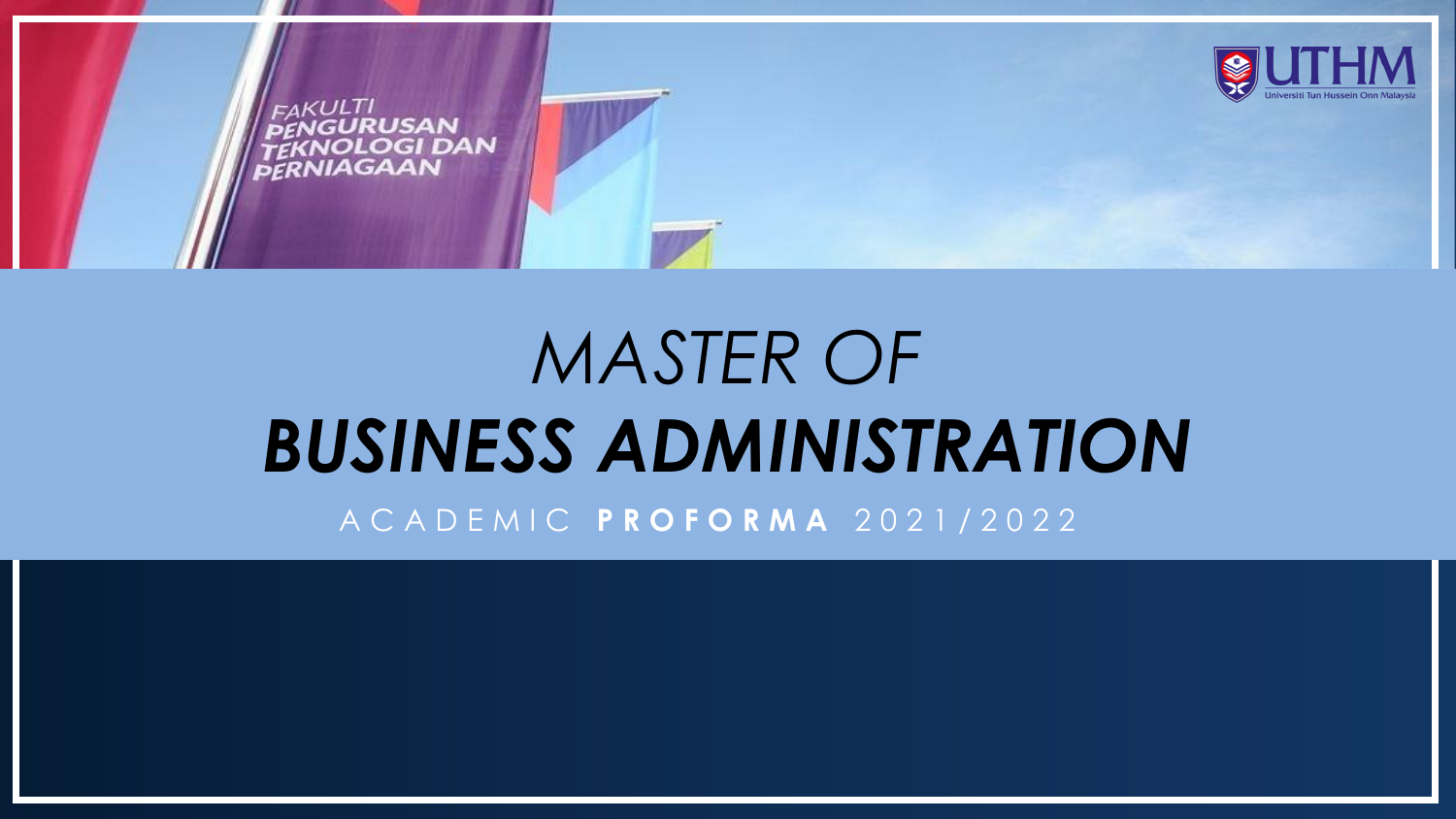

### ABOUT THE PROGRAMME

Master of Business Administration (MBA) offered by Faculty of Technology Management and Business, Universiti Tun Hussein Onn Malaysia (UTHM) aims to provide an integrated and relevant knowledge of business management and technical management. The programme is designed to produce graduates who are able to think critically, ethically and perform systematic analysis of complex problems, as well as provide economic solutions that are socially and environmentally responsible. This programme offers the opportunity to reflect on their managerial experiences and extend their knowledge into new areas. Thus, the programme is expected to increase students' abilities to think critically about management theory and practice, and to be able to solve a wide range of managerial problems. Our MBA@UTHM capitalizing on the technology-based learning experience, the use of various teaching methods including cases, simulations and discussions will achieve learning outcomes that add value to the candidates' organizations. Students can also be assured to learn about other industries from your fellow classmates, as well as develop strong networking ties.

The MBA@UTHM, also known as Master of Business Administration, is an academically rigorous coursework programme that is innovative, practical and globally relevant. Our MBA@UTHM curriculum combines personalised leadership development with a strategised multidisciplinary approach to help you learn. It is designed to provide you with a foundation of business knowledge, insights, and skills to help you succeed anywhere in the world.

### **INTAKE: FULL TIME (October/ March)**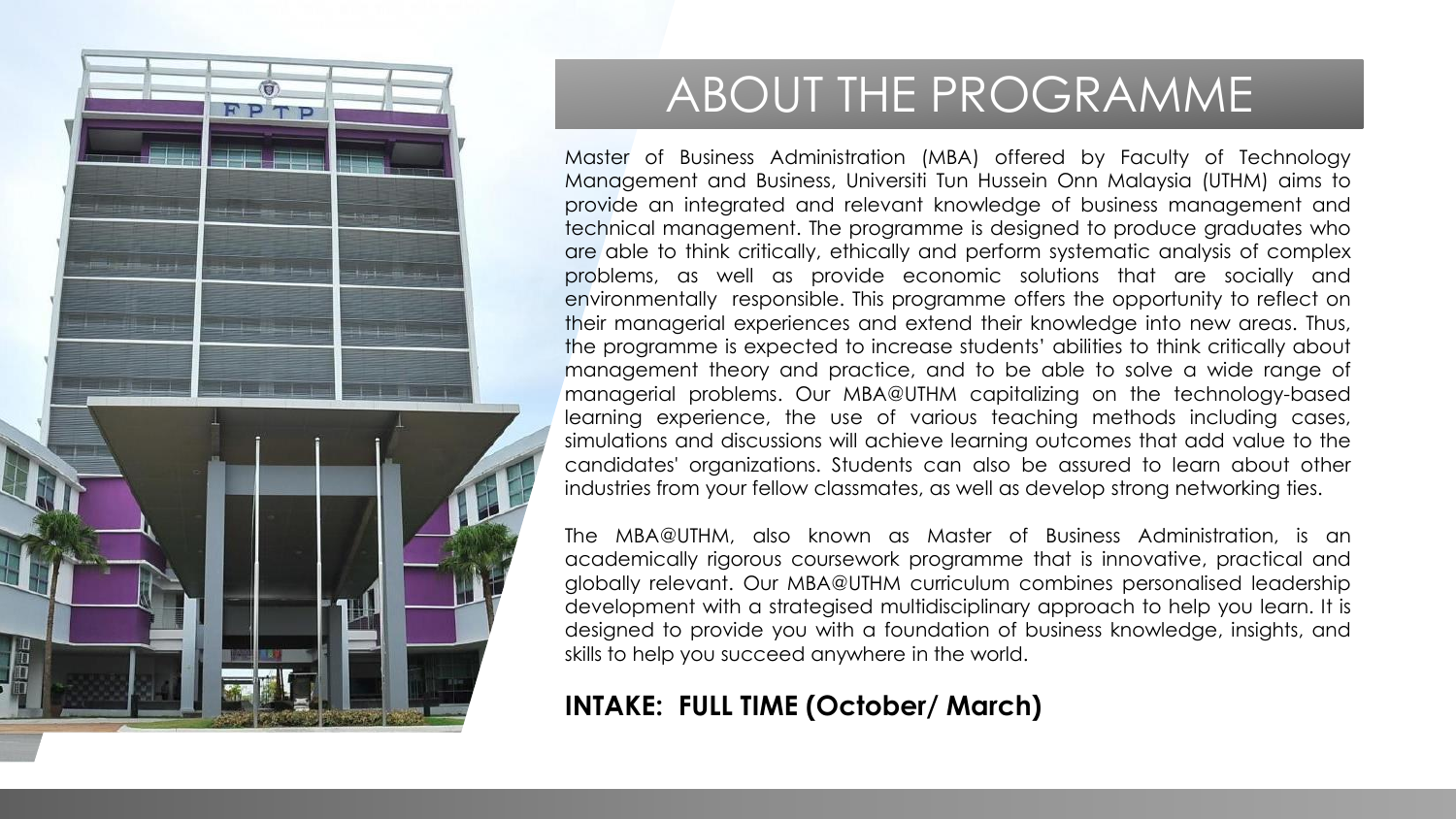### **DEAN'S MESSAGE**

An MBA programme is one of the prestigious qualification, recognized worldwide for business professionals. It has been a well known channel that nurture and cultivate individuals aiming to secure senior positions in organisations. Having an MBA qualification, herald new avenues and equip individuals with workplace sought after skills. In the alignment to the outcome-based education MBA@UTHM welcomes new graduates and mature personal seeking knowledge through sharing experience and opinion.

The MBA programme design and structure are developed vigiously through thorough academic process and industries expertise in accordance to the standards of higher education quality. We are proud to acknowledge that our MBA programme has been accreditated by the Malaysian Qualification Agency (MQA/FA10711) and the Association of Asia-Pacific Business School (AAPBS).

Our Approach of teaching and learning in a mesh of blended learning style. The student centred approach comprises of classroom and experimental learning processes via industrial talk, seminars and conferences combined with qualified academicians and practitioners plus an affordable fee, MBA@UTHM promises a quality education and a unique experience of student learning on campus. Contact us for details on our MBA programme.





### *PROFESSOR DR. WAN FAUZIAH BINTI WAN YUSOFF*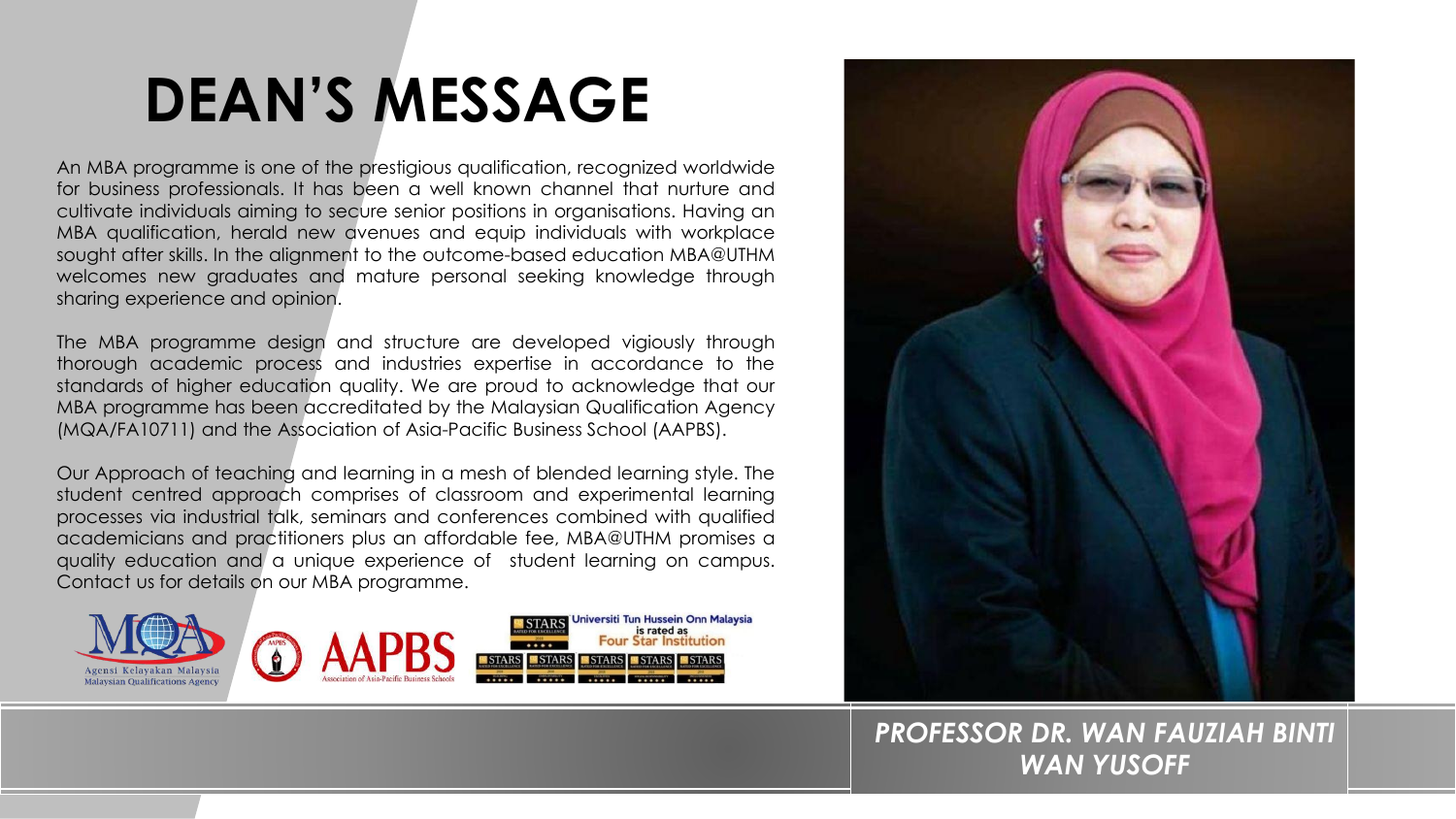### **VISITING PROFESSOR & EXTERNAL EXAMINERS**

### **VISITING PROFESSOR EXTERNAL EXAMINER**



### **PROF. DR. BARBARA IGEL**

Grunwald, Bldg. No. 21, Vesennyaya, Street 1, Odontsovsky District, Moscow Region, 143085. Area: Innovation & Technopreneurship Appointment Period: Jul 2020 – June 2022

### **PROF. DR. IR. SHA'RI BIN MOHD YUSOF**

UTM Razak School of Engineering and Advanced Technology Area: Quality Management Appointment Period: Aug 2017 – Jul 2019

### **EXTERNAL EXAMINER**



### **PROF. DR. MOHD HASSAN MOHD OSMAN**

International Business School, Universiti Teknologi Malaysia Area: Entrepreneurship and business Appointment Period: Jan 2019 – Dec 2020



### **PROF. DR. ZAFIR KHAN BIN MOHAMED MAKHBUL**

**EXTERNAL EXAMINER**

Fakulti Ekonomi Dan Pengurusan, Universiti Kebangsaan Malaysia Area: Human Resource Management Appointment Period: 2020 – 2022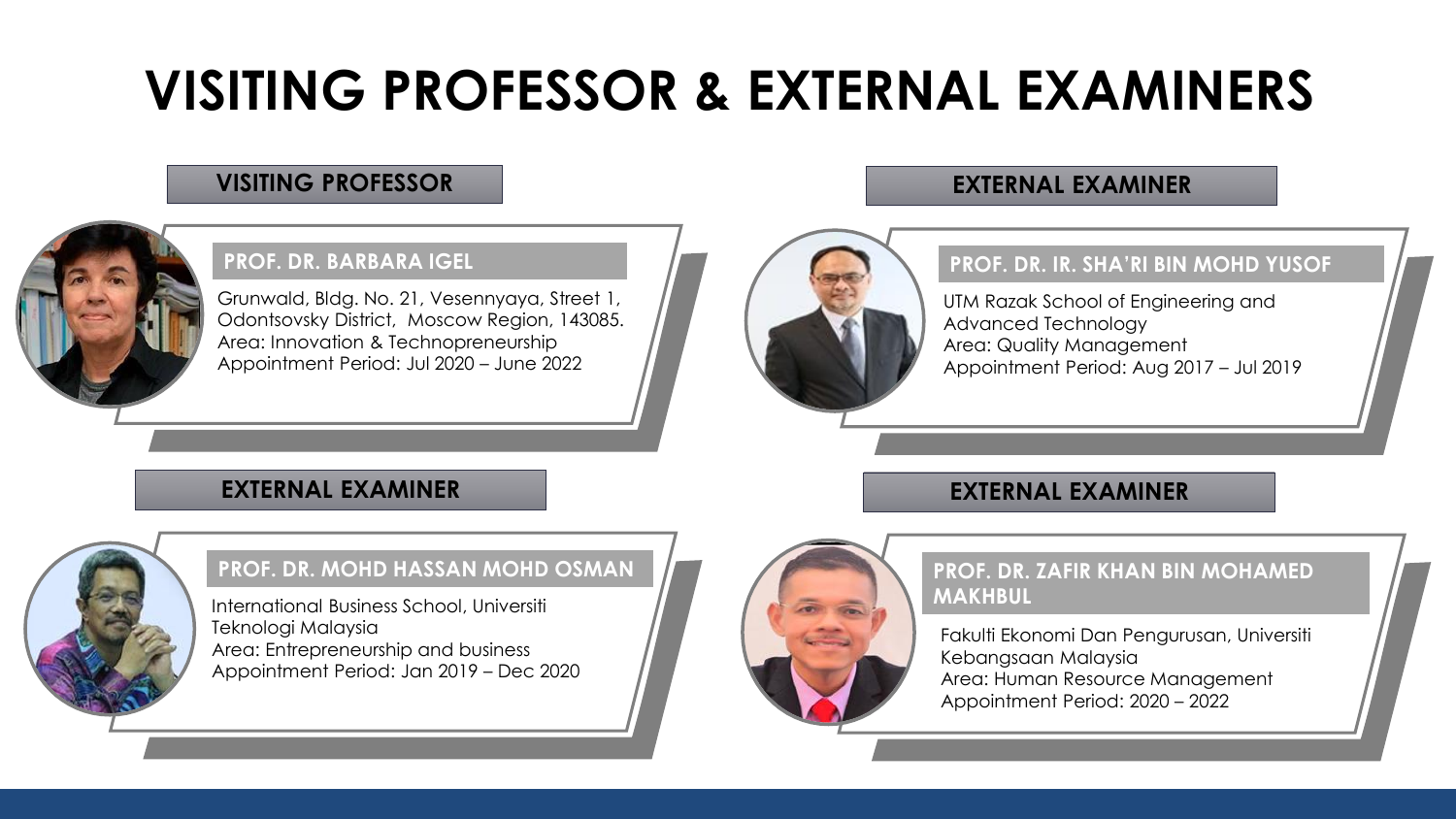### **INDUSTRIAL ADVISORS**



### **DATO' HASSAN SAID**

**Chief Executive Officer**  MD Simplepay Gateway Sdn Bhd

Specialization: **Entrepreneurship** 

### **MR. MOHD PARID BIN SULAIMAN**

**Director of Strategic Engineering Programme,** Malaysia Design Center Intel, Intel Product (M) Sdn. Bhd.

Specialization: Product Design & Development



### **TENGKU NILA PUTRI TENGKU ILHAM**

**Senior Vice President,**  Marketing Advisory at Malaysian Technology Development Corp. Sdn. Bhd.

Specialization: Branding & Marketing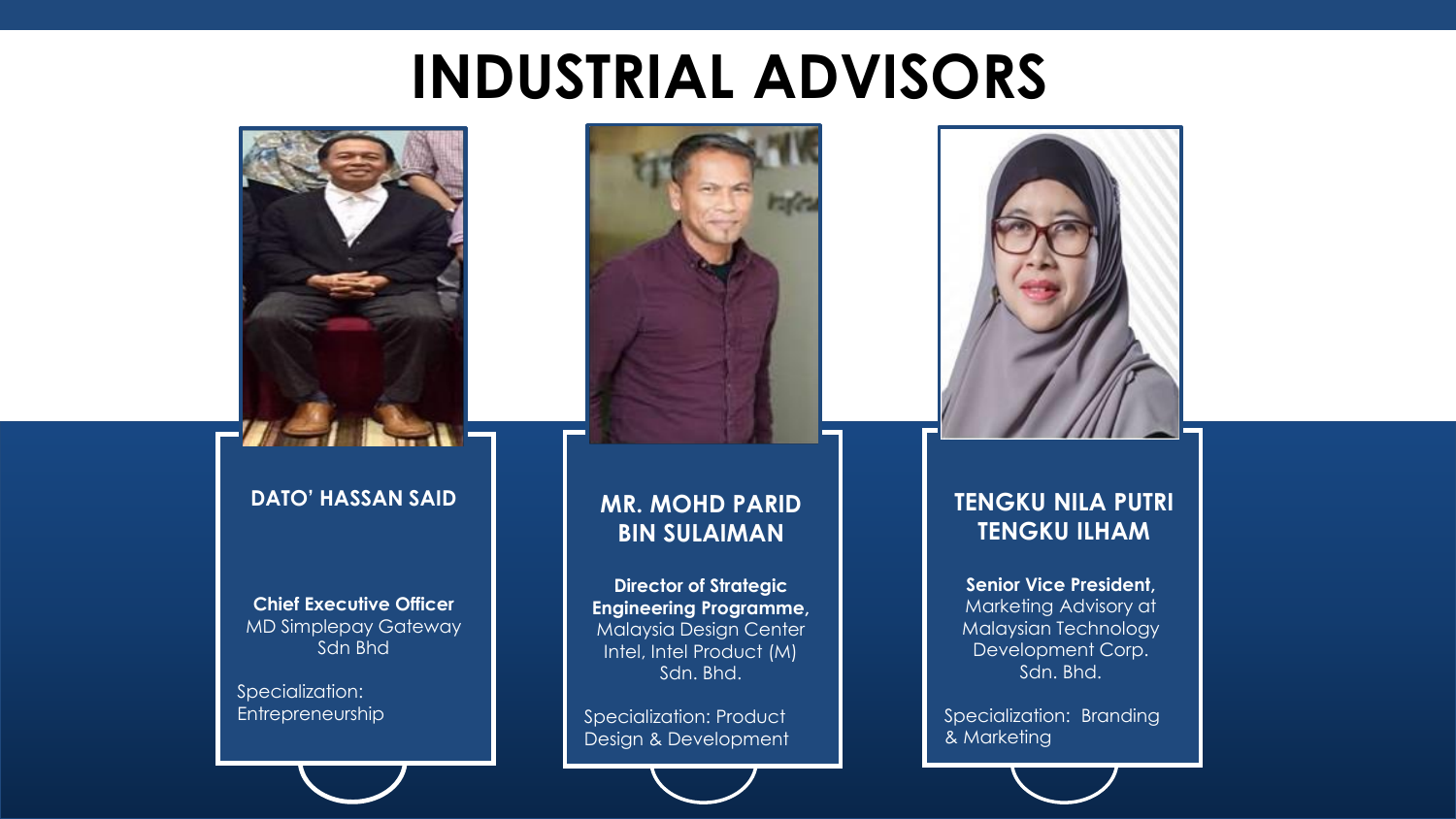

### **01PROF. DR. WAN FAUZIAH BINTI WAN YUSOFF**

### **ACADEMIC QUALIFICATIONS:**

PhD (Corporate Governance) (2010) – Victoria University, Australia Advance Diploma (Entrepreneurship) (2012) – University of Cambridge, UK

#### **EXPERTISE:**

Corporate Governance Advance Entrepreneurship - Entrepreneurship - Innovation and Commercialization Management



### **02 ASSOC. PROF. DR. MAIMUNAH BINTI ALI**

### **ACADEMIC QUALIFICATIONS:**

PhD (Management) (2013) – Brunel University London MBA (1997) – Cardiff Business School, University of Wales Bachelor Degree (Economics) (1991) –

**EXPERTISE:** UIAM

Economics - Applied Economics - Financial and Monetary Economics - Engineering Economics



### **03 ASSOC. PROF. DR. ABD RAHMAN BIN AHMAD**

### **ACADEMIC QUALIFICATIONS:**

PhD (Strategic Planning) (2013) – Victoria University of Melbourne, Australia MBA (Strategic Management) (2006) – UTM Bachelor degree (Human Resource Management) (2000) – UUM

#### **EXPERTISE:**

Strategic Management - Project Management - Entrepreneurship



### **04 ASSOC. PROF. DR. SHAFIE BIN MOHAMED ZABRI**

### **ACADEMIC QUALIFICATIONS:**

PhD (Business with Management), (2013) - University of Plymouth, United Kingdom MBA (2003) - UKM BBA Hons. (2000) - UUM

### **EXPERTISE:**

Small Business Financing - Behavioral Finance – Entrepreneurship - Financial Management - Business Management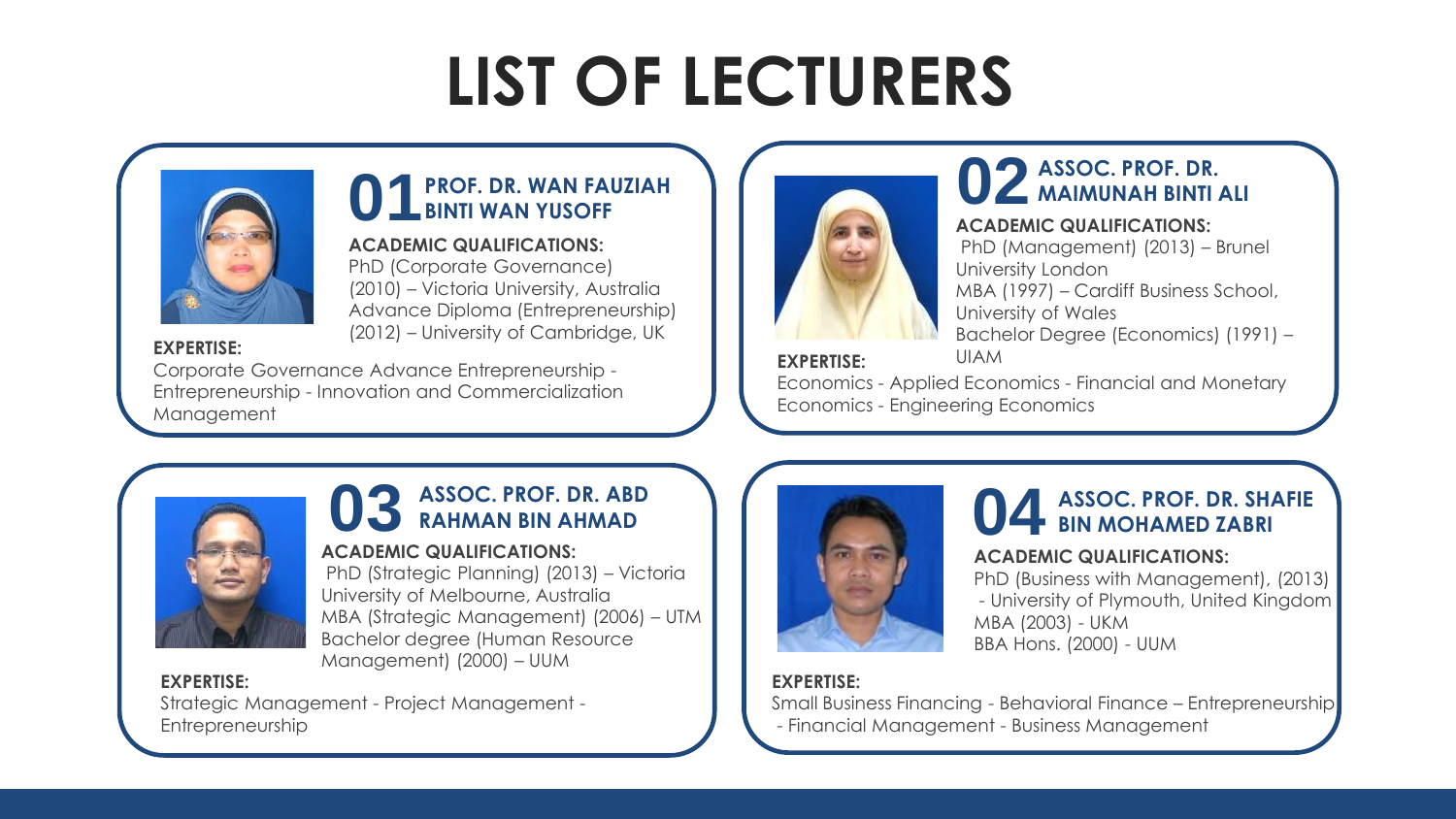

### **05 ASSOC. PROF. DR. AMRAN HARUN**

**ACADEMIC QUALIFICATIONS:** PhD (Marketing) (2010) – USM Masters Degree (Marketing) (2001) – UPM Bachelor Degree (Marketing) (1997) – Indiana University **EXPERTISE:** 

Marketing



### **06 DR. SITI SARAH BT OMAR**

#### **ACADEMIC QUALIFICATIONS:**

PhD Management (2015) – University of Southampton Masters Degree (Human Resource Management) (2006) – UTM Bachelor Degree (Business **EXPERTISE:** Administration) (2004) – UIAM

Entrepreneurship - Human Resource Management - Business Management



### **07 DR NOOR ASLINDA BINTI ABU SEMAN**

### **ACADEMIC QUALIFICATIONS:**

PhD (Management) (2017) – UTM Bachelor Degree (Marketing) (2011) – **UTM** 

Diploma Management Technology (Accounting) (2009) – UTM



### **08 DR. ABD RAZAK BIN AHMAD**

### **ACADEMIC QUALIFICATIONS:**

PhD (Management) (2019) – UTM Masters Degree(Technology Management) (1997) – UTM Bachelor Degree (Economics) (1990) – UKM

**EXPERTISE:**  Economics - Entrepreneurship

**EXPERTISE:**  Management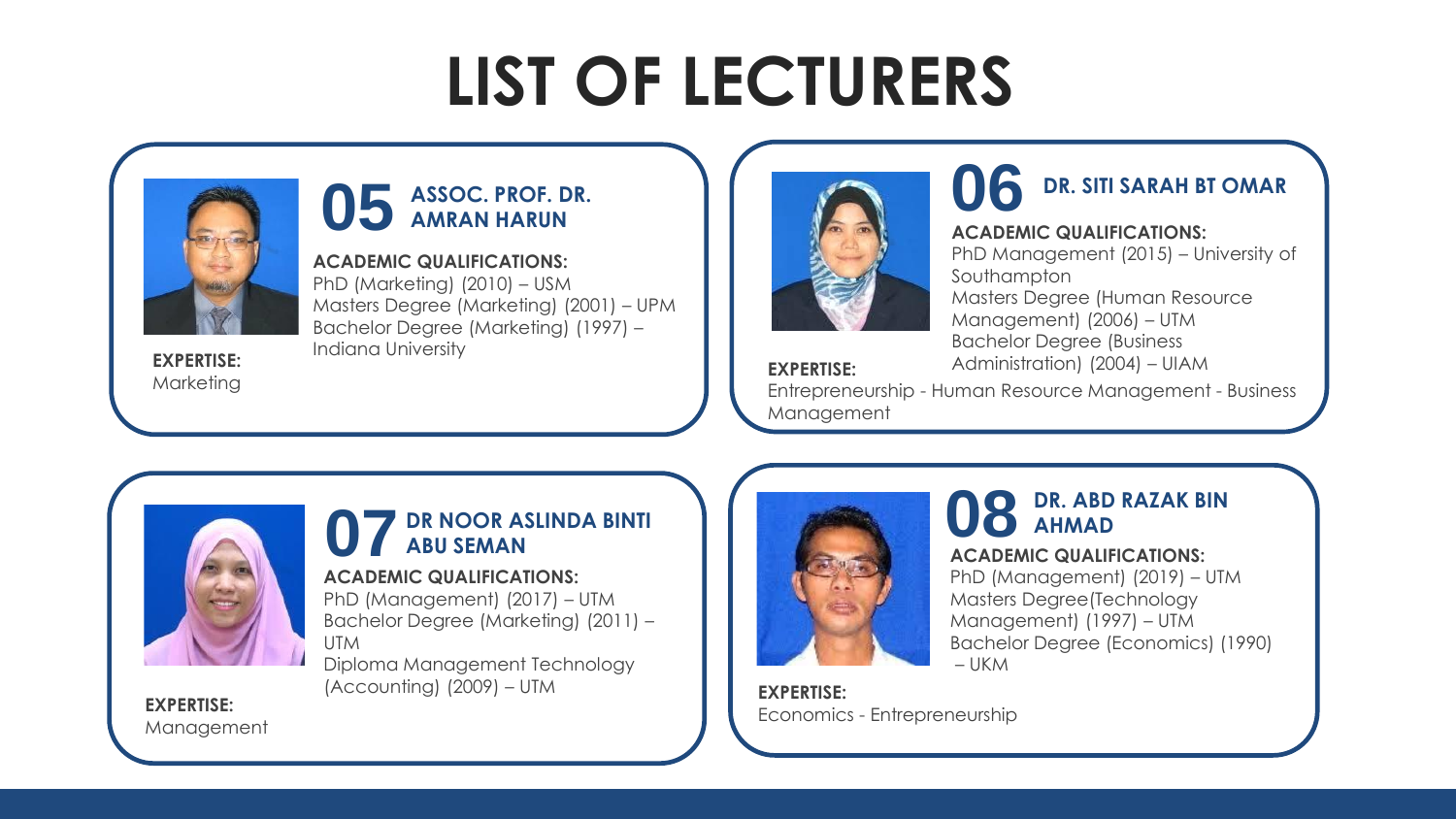

### **09 MRS NUR ANIZA QUANTANIAH BINTI JUSOH**

**ACADEMIC QUALIFICATIONS:** MBA (2003) – UiTM Bachelor (1997) – Massey University Diploma (Accounting) (1995) – UiTM

**EXPERTISE:**  Accounting – Entrepreneurship - Marketing



### **10 MRS NOREINA BINTI KEPAL@NASIR**

#### **ACADEMIC QUALIFICATIONS:**

MBA (Marketing) (2008) – Graduate School Management, UPM BBA (Marketing) (1999) – UiTM Diploma(Business Administration) (1997) – UiTM

**EXPERTISE:**  Marketing



### **11 DR. UMI KARTINI BINTI RASHID**

### **ACADEMIC QUALIFICATIONS:**

PhD Management (2017) – UUM MBA (2008) – Hitotsubashi University Bachelor Degree (Commerce & Management) (1999) – Hitotsubashi **University** 

#### **EXPERTISE:**

Management – Entrepreneurship - Marketing



### **12 DR. JUZAIMI BIN NASUREDIN**

### **ACADEMIC QUALIFICATIONS:**

PhD in Management(2017) – UUM Bachelor Degree (Economics) (1999) – Wakayama University

**EXPERTISE:**  Management - Entrepreneurship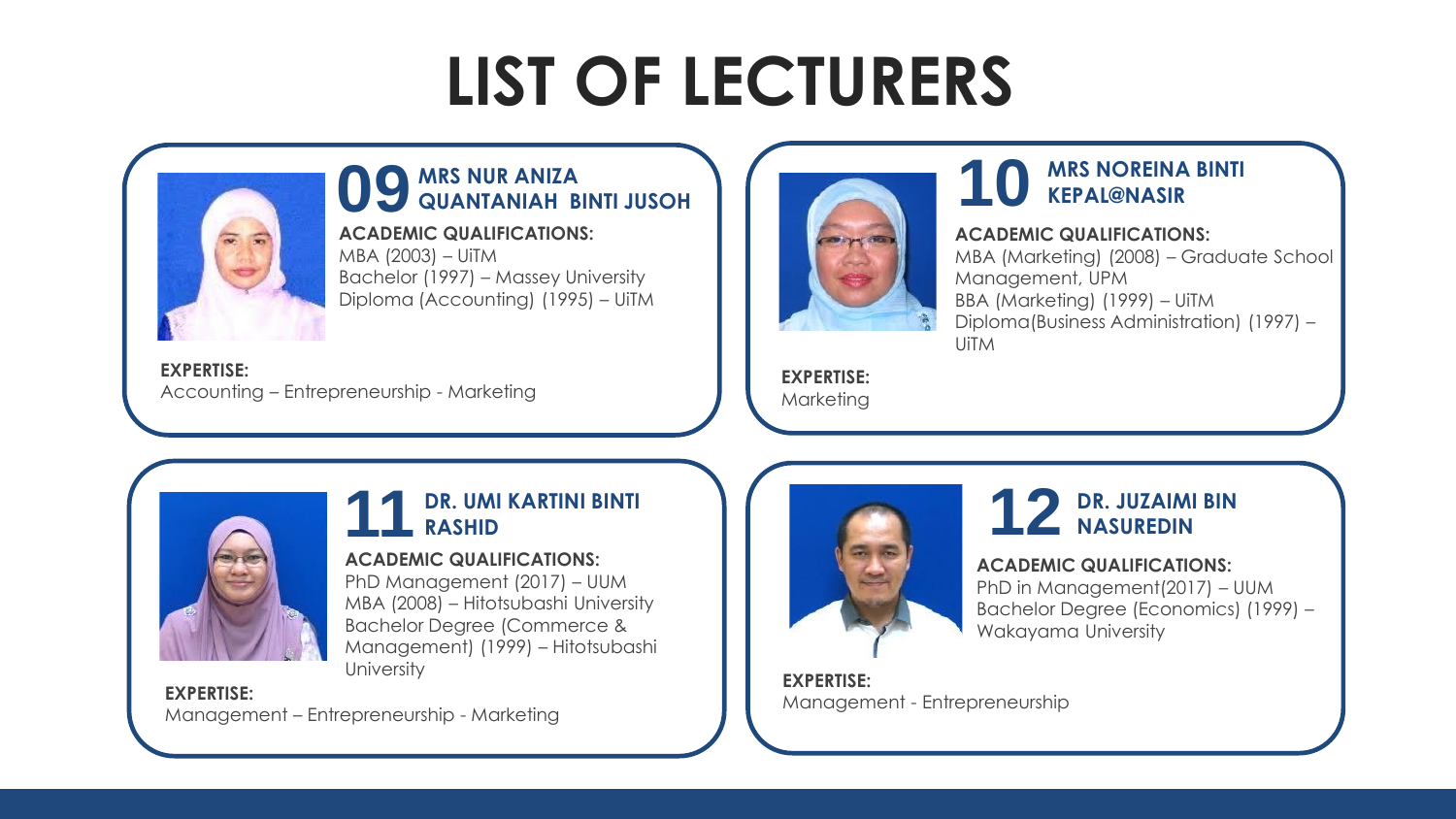

### **13 MR. MOHD ASMADI BIN MOHD ANGSOR**

**ACADEMIC QUALIFICATIONS:** MBA (2012) – UiTM Bachelor of Laws (2002) – UIAM



### **14 MR. NAZARUDIN BIN BUJANG**

#### **ACADEMIC QUALIFICATIONS:**

MBA (Operational Management) (2012) – UiTM Bachelor Degree(Mechanical Engineering) (1990) – University of Missouri

**EXPERTISE:** 

Technology Management - New Product Development & Operation Management



### **15 MR. MOHD NAZIR B. MOHD ADI**

**ACADEMIC QUALIFICATIONS:** Master of Laws (2005) – UKM Bachelor of Laws (2001) – UIAM

**EXPERTISE:**  Business Law - Corporate Governance



### **16 MRS. DAHLIA FERNANDEZ BINTI MOHD FARID FERNANDEZ**

### **ACADEMIC QUALIFICATIONS:**

Masters Degree (Accounting) (2017) – UIAM

Bachelor Degree (Accounting) (2013) – UKM

**EXPERTISE:**  Information System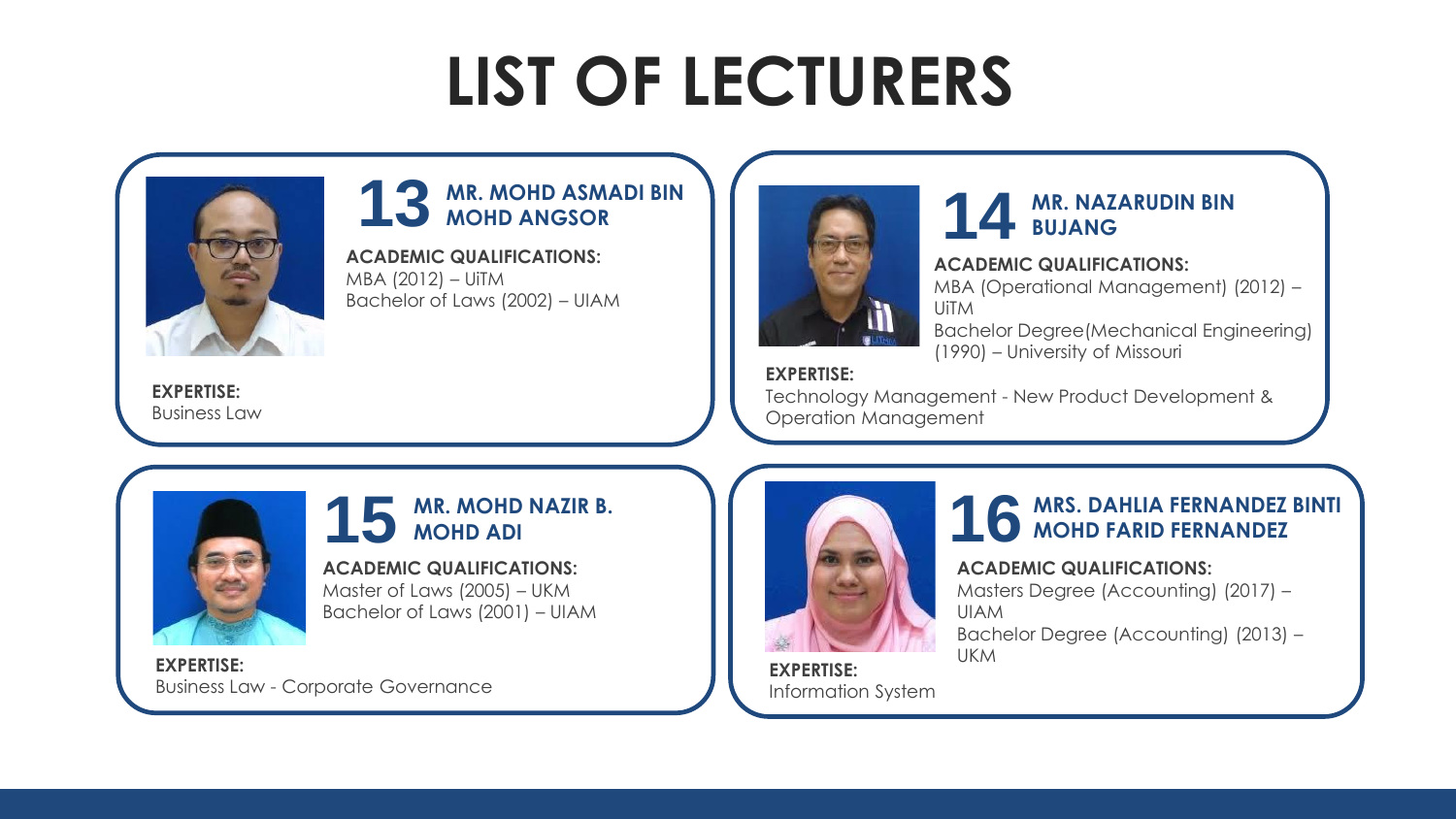

### **17 MRS. SITI AISYAH BINTI MUSTAFA**

**ACADEMIC QUALIFICATIONS:**

Master of Finance (2015) Universiti Islam Antarabangsa Malaysia Degree in Accounting (2012) Universiti Putra Malaysia



### **18 ASSOC. PROF. DR. MOHD LIZAM BIN MOHD DIAH**

#### **ACADEMIC QUALIFICATIONS:**

PhD (Property) (2011) – University of Aberdeen Master of Science (2003) – UTM Bachelor Degree (Facilities Management) (1997) – UTM

**EXPERTISE:**  Capital Market

**EXPERTISE:**  Real Estate Management - Real Estate Investment



### **19 ASSOC. PROF. DR. AZLINA BINTI MD YASSIN**

### **ACADEMIC QUALIFICATIONS:**

PhD (Property) (2012)Lincoln University Master Degree (2005) Universiti Putra Malaysia

Degree (2001) Universiti Teknologi Malaysia

**EXPERTISE:**  Finance - Property - Business Services



### **20 ASSOC. PROF. SR. DR. ROZILAH BINTI KASIM**

### **ACADEMIC QUALIFICATIONS:**

PhD (Property and Facility Management) – University of Salford

Masters Degree (Facilities Management) – UTM Bachelor Degree (Real Estate Management) – University of East London Diploma (Real Estate Management) – UiTM

**EXPERTISE:**  Real Estate Management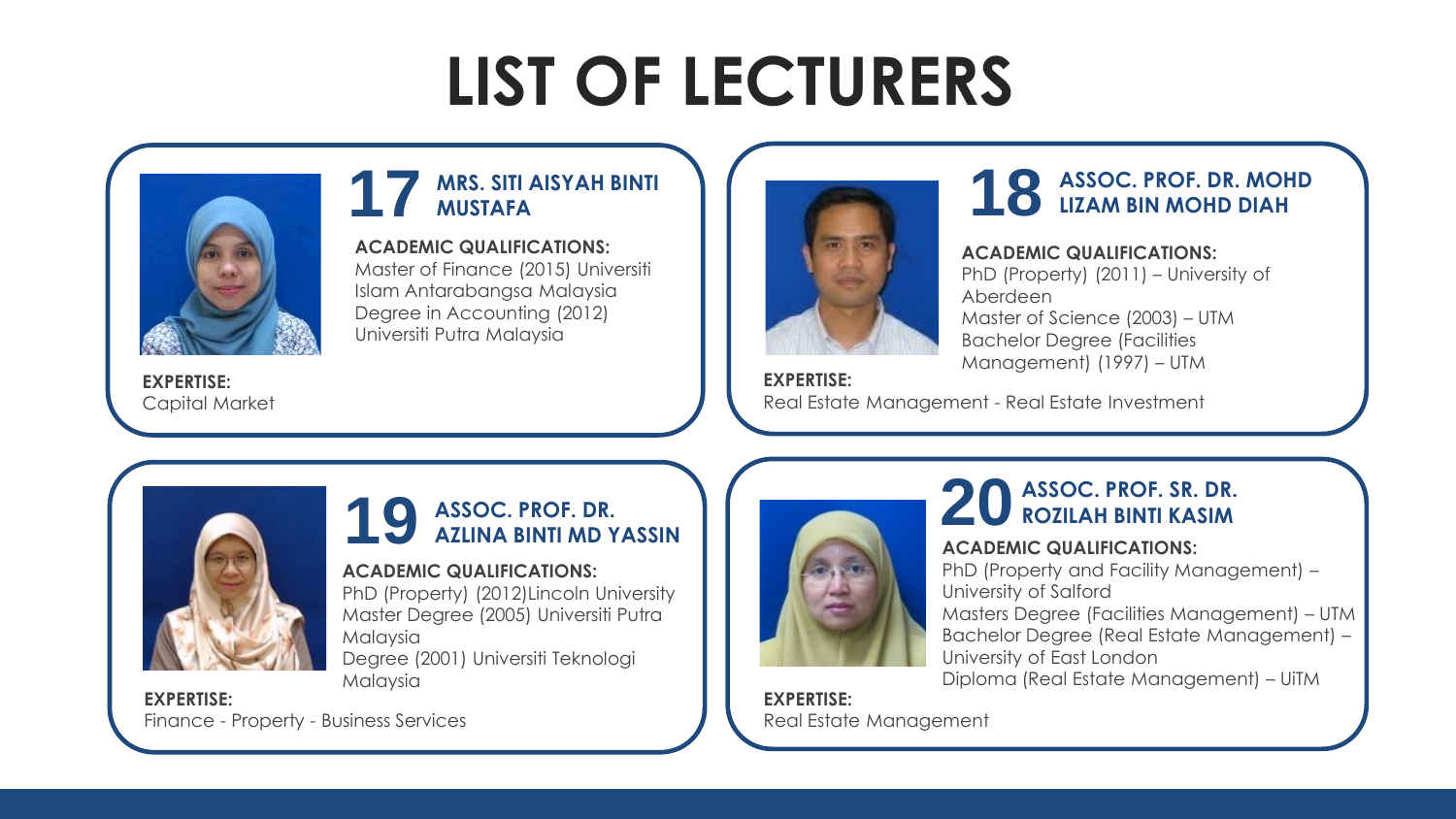

### **21ASSOC. PROF. DR. NOR AZIATI BINTI ABDUL HAMID**

### **ACADEMIC QUALIFICATIONS:**

PhD in Information Technology - UKM Master of Information Technology - UTM

Degree in Information Technology -

UKM **EXPERTISE:**  Management Information System



### **22 ASSOC. PROF. DR. MOHD NAJIB BIN MOHD SALLEH**

### **ACADEMIC QUALIFICATIONS:**

PhD Computer Science – University Of La Rochelle (Ulr), France Master of Science Computer – UTM Bachelor Degree Computer Science – UPM

**EXPERTISE:**  Artificial Intelligence - Decision Support System



Management

**23 DR. ARIFHA BINTI MOHAMAD**

#### **ACADEMIC QUALIFICATIONS:**

PhD Administrative Science Universiti Teknologi Mara Master Corporate Administration Universiti Teknologi Mara Sarjana Muda Corporate Administration Universiti Teknologi Mara **EXPERTISE:** 



### **24 DR. MUHAMMAD ASYRAF BIN HASIM**

### **ACADEMIC QUALIFICATIONS:**

PhD Management Marketing - Universiti KL Master in International Business - Brunel University London Degree Management Marketing Universiti KL

**EXPERTISE:**  Management - Marketing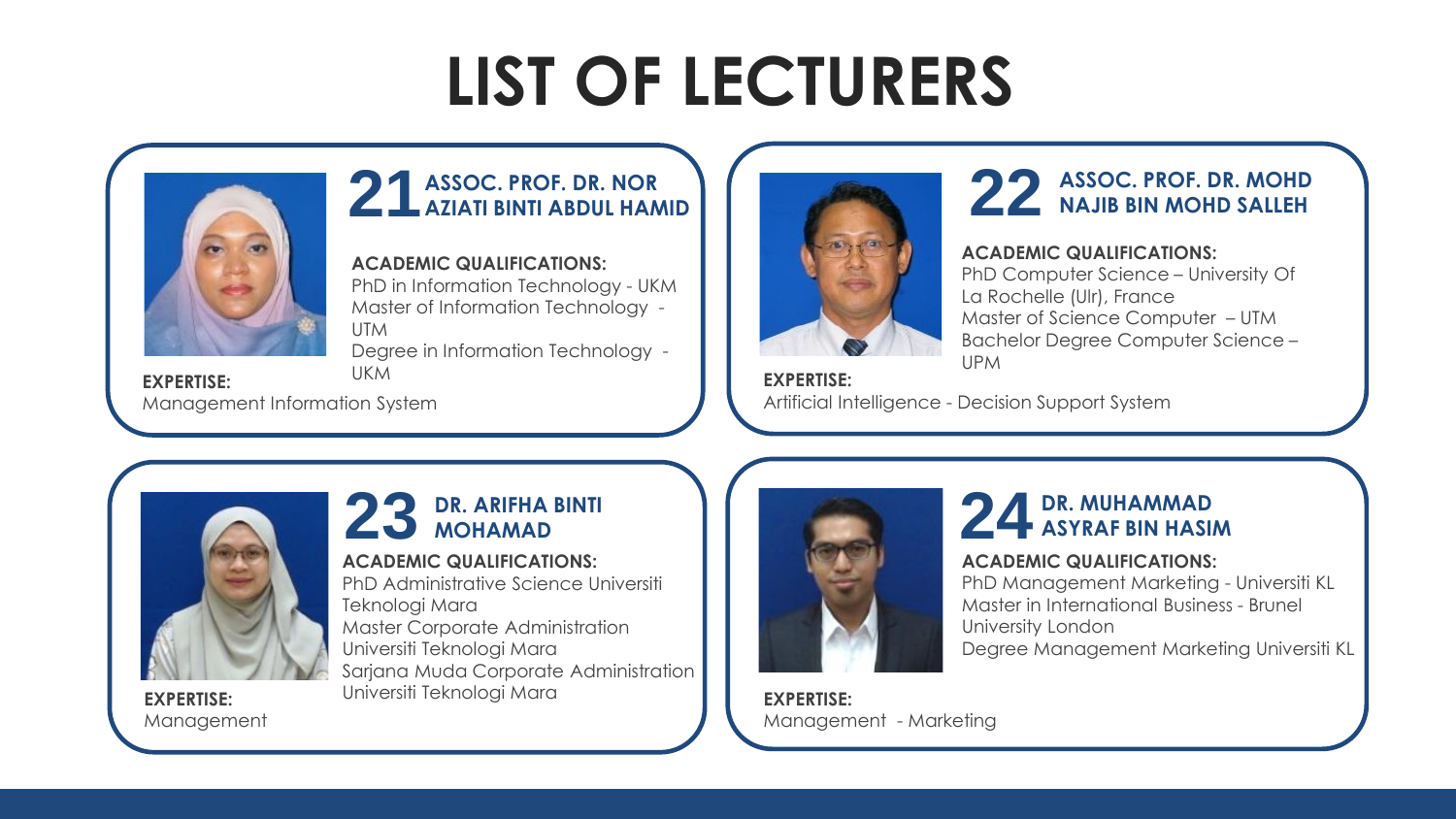

### ADMISSION REQUIREMENT

### *ACADEMIC PATHWAY*

**01** A Bachelor's Degree with a minimum Cumulative Grade Point Average (CGPA) 2.75 from<br>UTHM or any institution of higher learning recognized by the Senate and a minimum of UTHM or any institution of higher learning recognized by the Senate and a minimum of two (2) years working experience

### *ACADEMIC PATHWAY*

**02** A Bachelor's Degree with a minimum cumulative grade point average (CGPA)<br>3.00 from UTHM or any institution of higher learning recognized by the Senate and without working experience.

### *ENGLISH REQUIREMENTS FOR INTERNATIONAL APPLICANT*

English Language proficiencies in the following form of measurement: IELTS (6.0) or TOEFL score (550) or equivalent is required for candidates whose undergraduate degree was not fully taught in English. An exception shall only be given to those applicants who received a bachelor's degree from a university where English is the sole language instruction.

### *APEL PATHWAY*

**03**

**04** (**A**ccreditation of **<sup>P</sup>**rior **<sup>E</sup>**xperiential **<sup>L</sup>**earning)





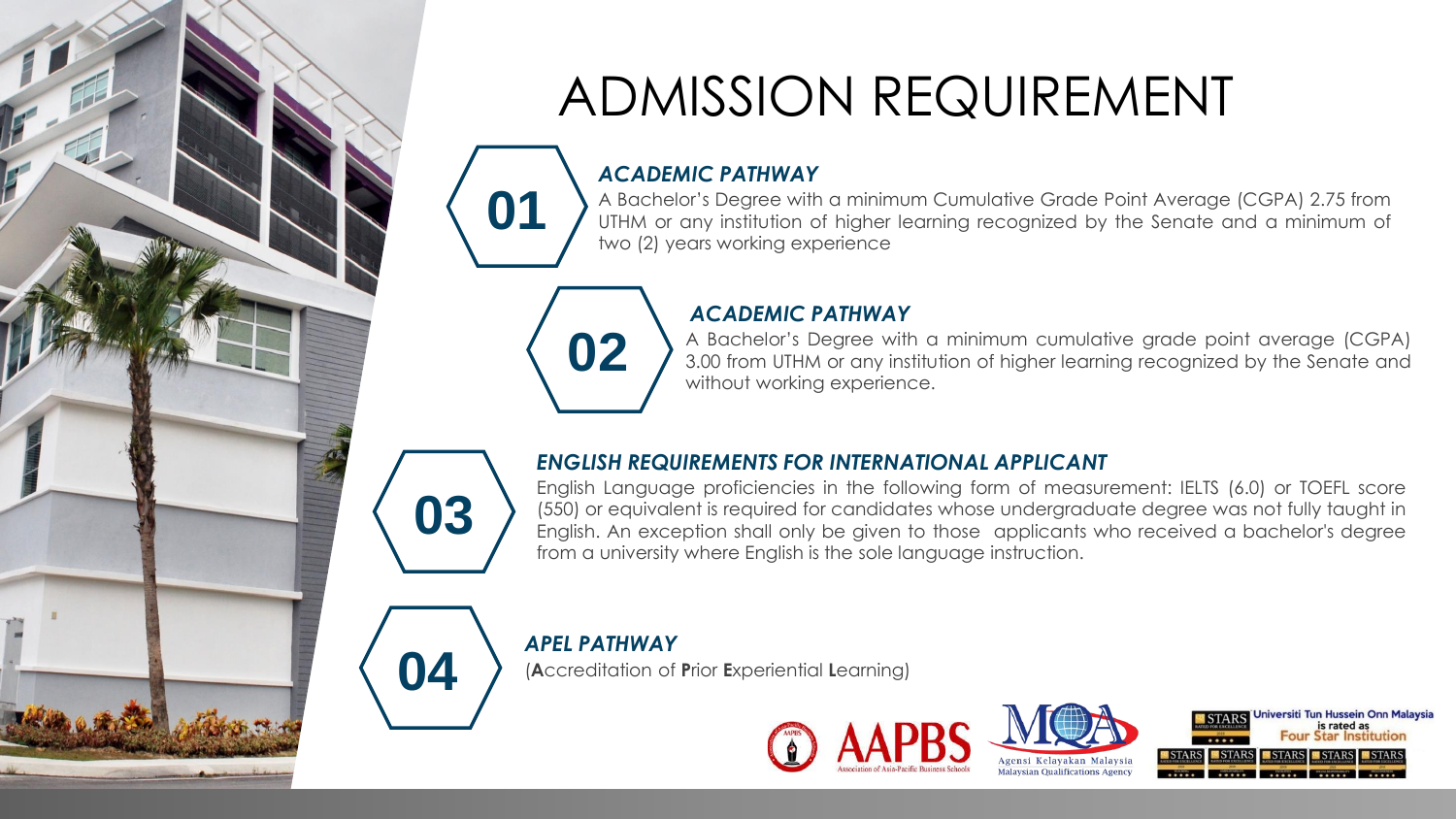- Strategic Marketing
- Business Law
- Leadership and Strategic HRM
- Financial Management
- Business Ethics and Corporate Governance
- Business Research Methodology
- Strategic Management
- Operation Management
- Managerial Economics
- Graduate Project

### **ELECTIVES**

### **TECHNOPRENEURSHIP**

**CORE**

-Technopreneurship -Product Design and **Development** -Technology Innovation and Commercialization

**REAL ESTATE INVESTMENT** -Real Estate Investment -Strategic Corporate Real Estate -Real Estate Market Analysis

#### **DATA MANAGEMENT**

-Advanced Management Support System -Data Mining in Business **Analytics** -Management Support System

#### **FACILITIES MANAGEMENT**

-Asset and Facilities Management -Facilities Management Services -Procurement Strategies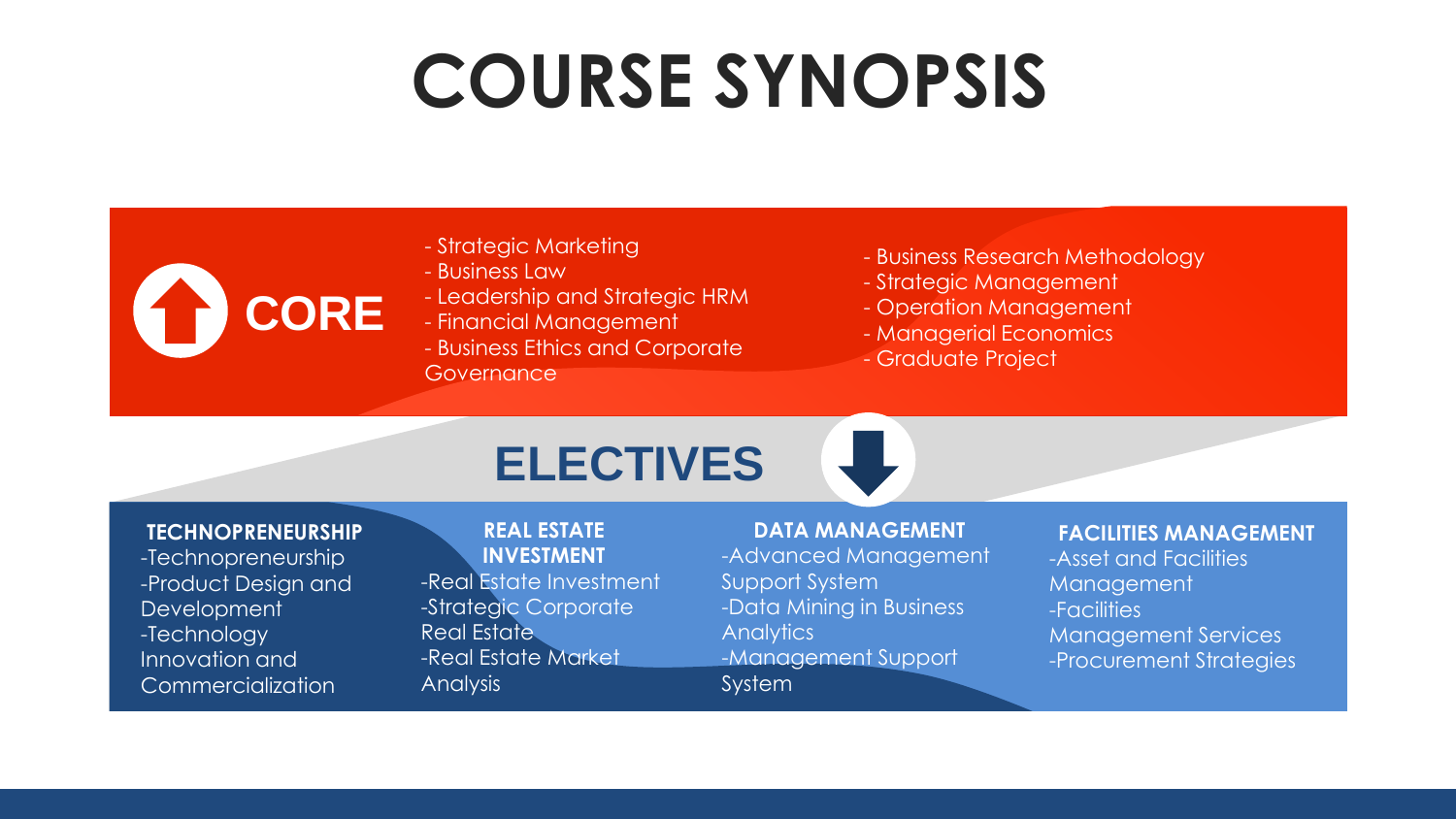## **PROGRAMME STRUCTURE: OCTOBER INTAKE**

**SEMESTER 1 (OCTOBER - 14 WEEKS)**

> **MPA 10303 Strategic Marketing**

**MPA 10403 Leadership and Strategic HRM** 

> **MPA 10803 Business Law**

**MPA 21603 Managerial Economics** 

**MPA 10903 Business Research Methodology**

**SEMESTER 2 (MARCH - 14 WEEKS)**

**MPA 11003 Business Ethics and Corporate Governance**

> **MPA10703 Financial Management**

> > **MPA 21506 Graduate Project**

**MPA 10503 Operation Management** 

**Elective 1**

**SEMESTER 3 (JULY - 8 WEEKS)**

**MPA 10603 Strategic Management** 

**Elective 2**

**Elective 3**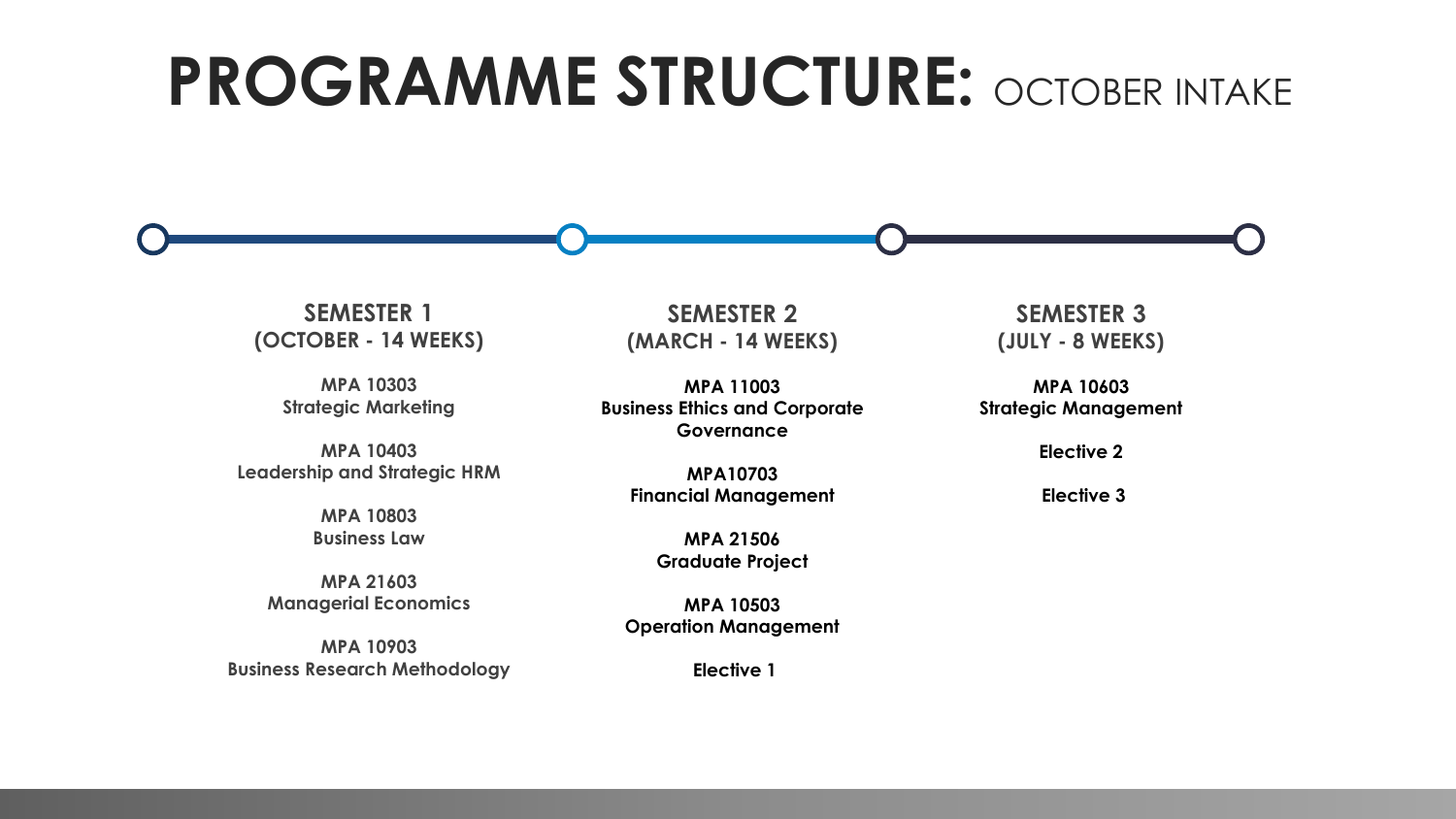### **PROGRAMME STRUCTURE: MARCH INTAKE**

**SEMESTER 1 (MARCH-14 WEEKS)**

**MPA10803 Business Law**

**MPA10403 Leadership & Strategic HRM**

**MPA10303 Strategic Marketing**

**MPA11003 Business Ethics And Corporate Governance**

**MPA10903 Business Research Methodology**

**SEMESTER 2 (JULY - 8 WEEKS)**

**MPA10703 Financial Management**

**MPA10203 Operation Management**

**Elective 1**

**SEMESTER 3 (OCTOBER - 14 WEEKS)**

> **MPA21506 Graduate Project**

**MPA21603 Managerial Economics**

**MPA10603 Strategic Management**

**Elective 2**

**Elective 3**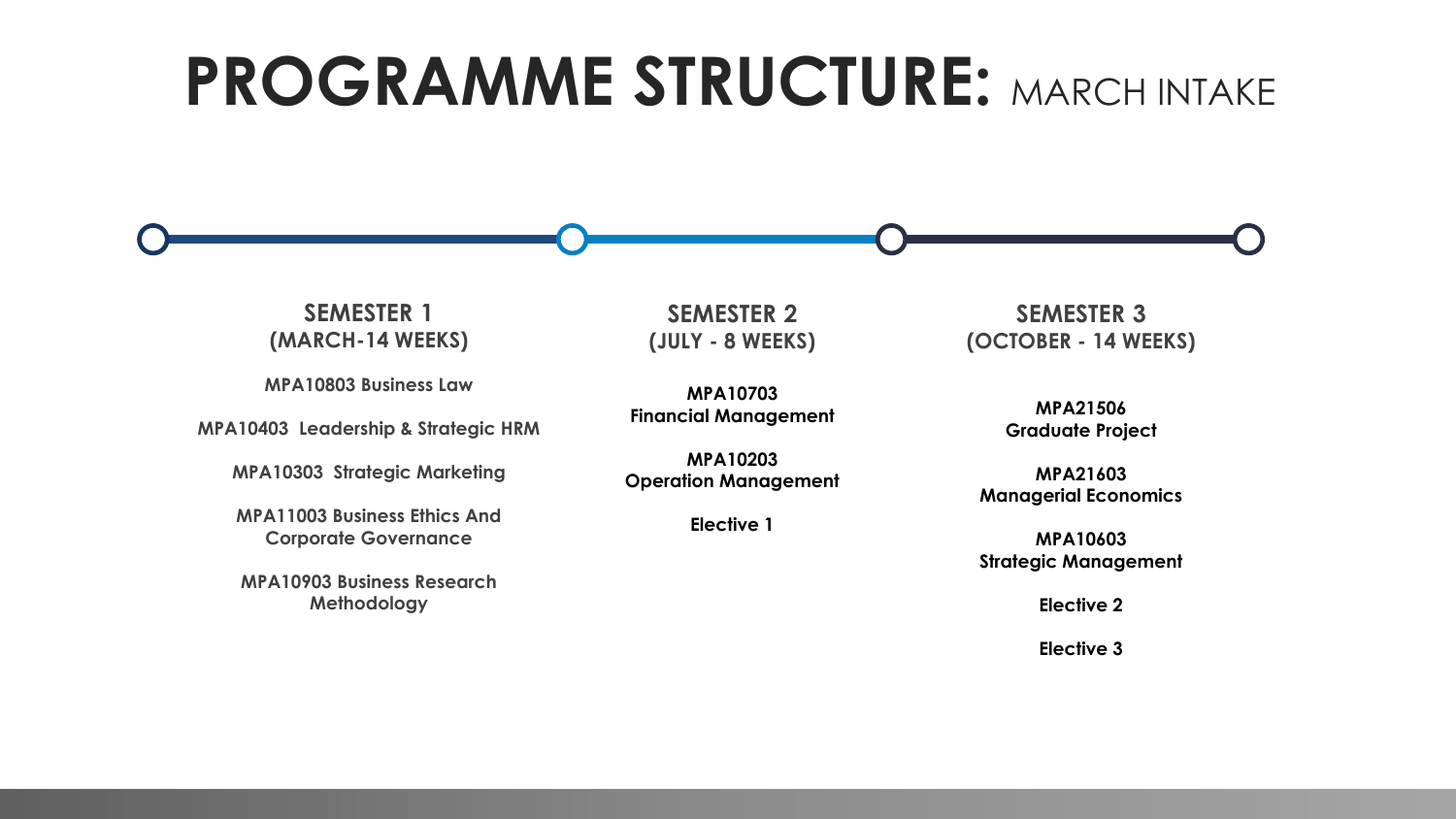### *MPA 10303 STRATEGIC MARKETING*

The course covers four essential decision-making stages:

(1) Situation Assessment; (2) Strategy Formation; (3) Implementation (Positioning and the Marketing Mix); and (4) Documentation, Assessment, and Adjustment. Each stage includes several additional steps and necessitates the application of any number of specific tools or analyses, depending on business decision situation.

### *MPA 10803 BUSINESS LAW*

This course introduces legal concepts and reasoning that the student can apply in a business context. Further it focuses the study of how laws come to be and how they are applied in business. The course will benefit all students in the field of business by developing a broader base of legal language and concepts that are encountered in everyday business world. Those topics covered among others introduction to business legal environment, the contract law, the sales of goods law, the tort law, the partnership law, the company law, the agency law and the hire and purchase law.

### *MPA 10403 LEADERSHIP & STRATEGIC HUMAN RESOURCE MANAGEMENT*

The course offers an in-depth examination of factors that contribute to successful executive leadership and strategic human resource management practice in a wide variety of organizational settings. Topics include the challenges leaders face, the impact leadership has and how leaders build organizations and key relationships. Emphasis is also placed on human resource management components and the strategic approaches need to be applied in leadership and human resource management application in an organisation context.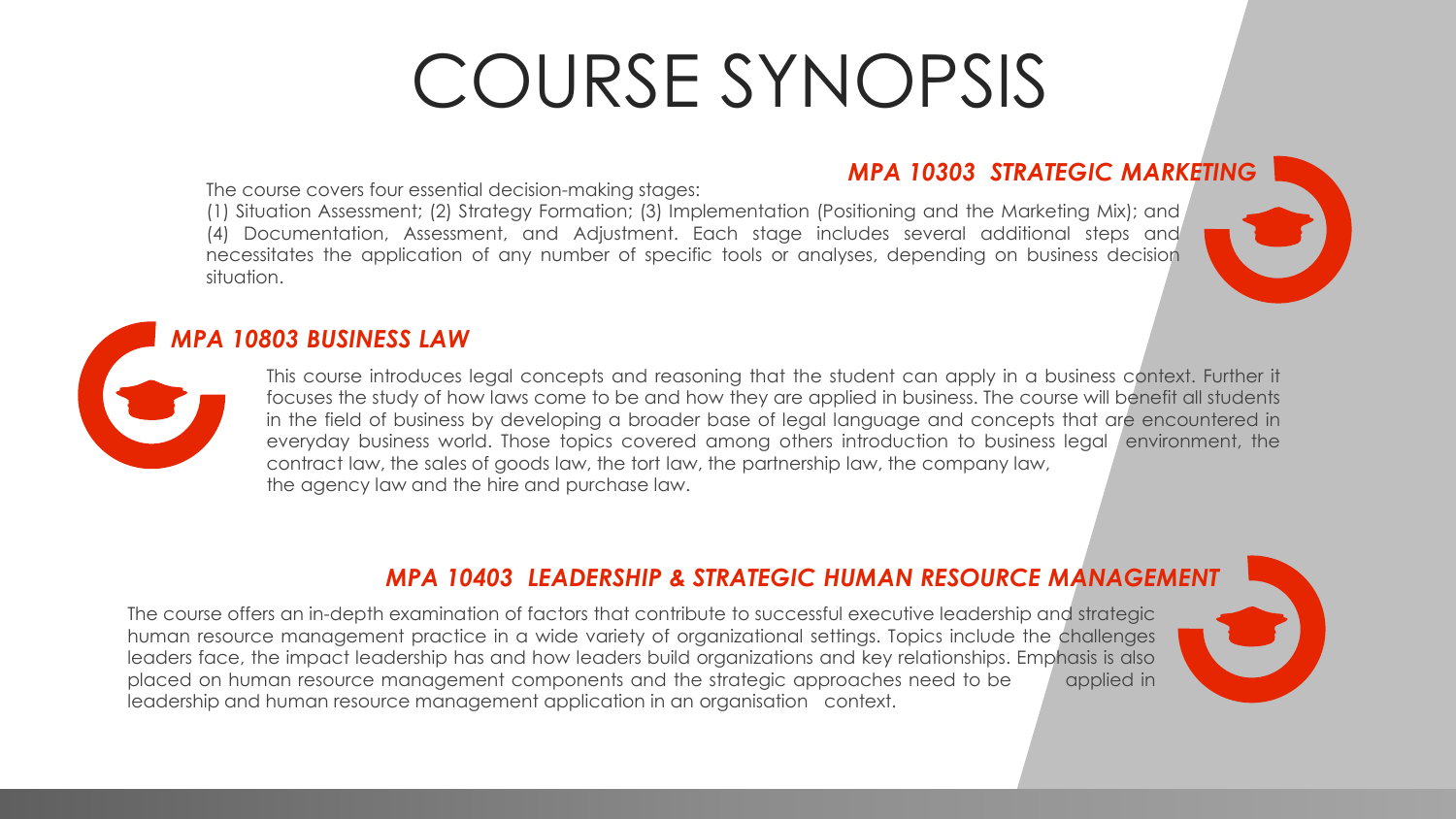### *MPA10703 FINANCIAL MANAGEMENT*

This course provides a comprehensive graduate level exploration of corporate finance for decision making in business environment. Topics include the concept of time value of money, valuation of debt and equity, capital structure strategy, valuation of firms, mergers and takeovers and corporate taxation issues.

### *MPA 11003 BUSINESS ETHICS AND CORPORATE GOVERNANCE*

Given the complexity of the business activities and scenario nowadays, this course purports to highlight two major components of controlling the behaviour of the business players i.e ethics and corporate governance. Part 1 encompasses the discussion on issues relating to business ethics such as the main components of business ethics, the Malaysian Business Code of Ethics and ethics in Islam. While Part II discusses the main principles that to be adhered in implementing the best practice of corporate governance and the role of the players such as board directors, institutional investors and auditors.



### *MPA 10903 BUSINESS RESEARCH METHODOLOGY*

This course covers basic research concepts and their application in conducting business research. This course places a balanced emphasis on the best approach for a problem that the student choose to investigate, the nature of their research objectives, and the constraints of the research problem and various data collection and analysis techniques. Finally students will learn the steps of drafting a research proposal.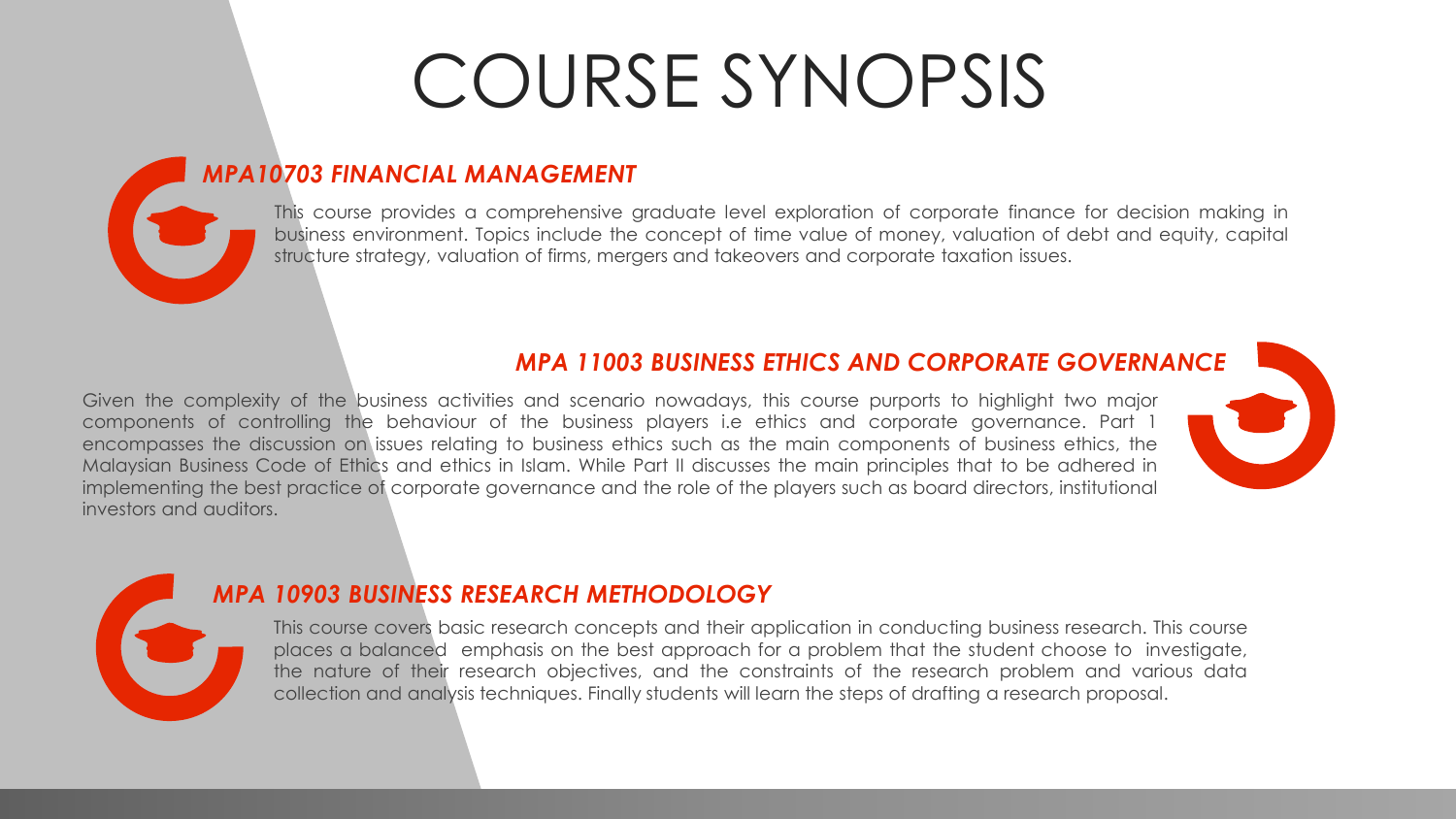### *MPA 10603 STRATEGIC MANAGEMENT*

This is an exciting, challenging course that focuses on how firms formulate, implement, and evaluate strategies. Strategicmanagement concepts and techniques are studied. Students use all the knowledge acquired from prior business courses, coupled with new strategic-management techniques learned, to chart the future direction of different organizations. The major responsibility of students in this course is to make objective strategic decisions and to justify them through oral and written communication

### *MPA 10203 OPERATION MANAGEMENT*

The course provides a range of academic knowledge and understanding of operational management concepts, techniques, tools and issues. It focus on the main decision areas of operations management, their impact on business functions, the role of the operations manager and the relationship with productivity improvement.

### *MPA 21603 MANAGERIAL ECONOMICS*

This course is concerned with the application of economic theory to assist decision making processing an organization. The course content deals with introduction to managerial economics, decision within firms, the theory and estimation of production and cost analysis, competing within market on pricing and output decision in various market structures, regulation, public goods and cost-benefit analysis, decision making application, capital budgeting, business decision and government, and locating the firm in a global economy. Case studies will be analyzed to enable students to appreciate the real life situations. The emphasis of this course lays on the principles of economic theory and the use of techniques to handle managerial issues.

### *MPA 21506 GRADUATE PROJECT*

The graduate project requires student to perform systematic business research beginning with Data Collection Methods, Data Analysis, Writing Academic Research, Presenting Research and Defending Dissertation.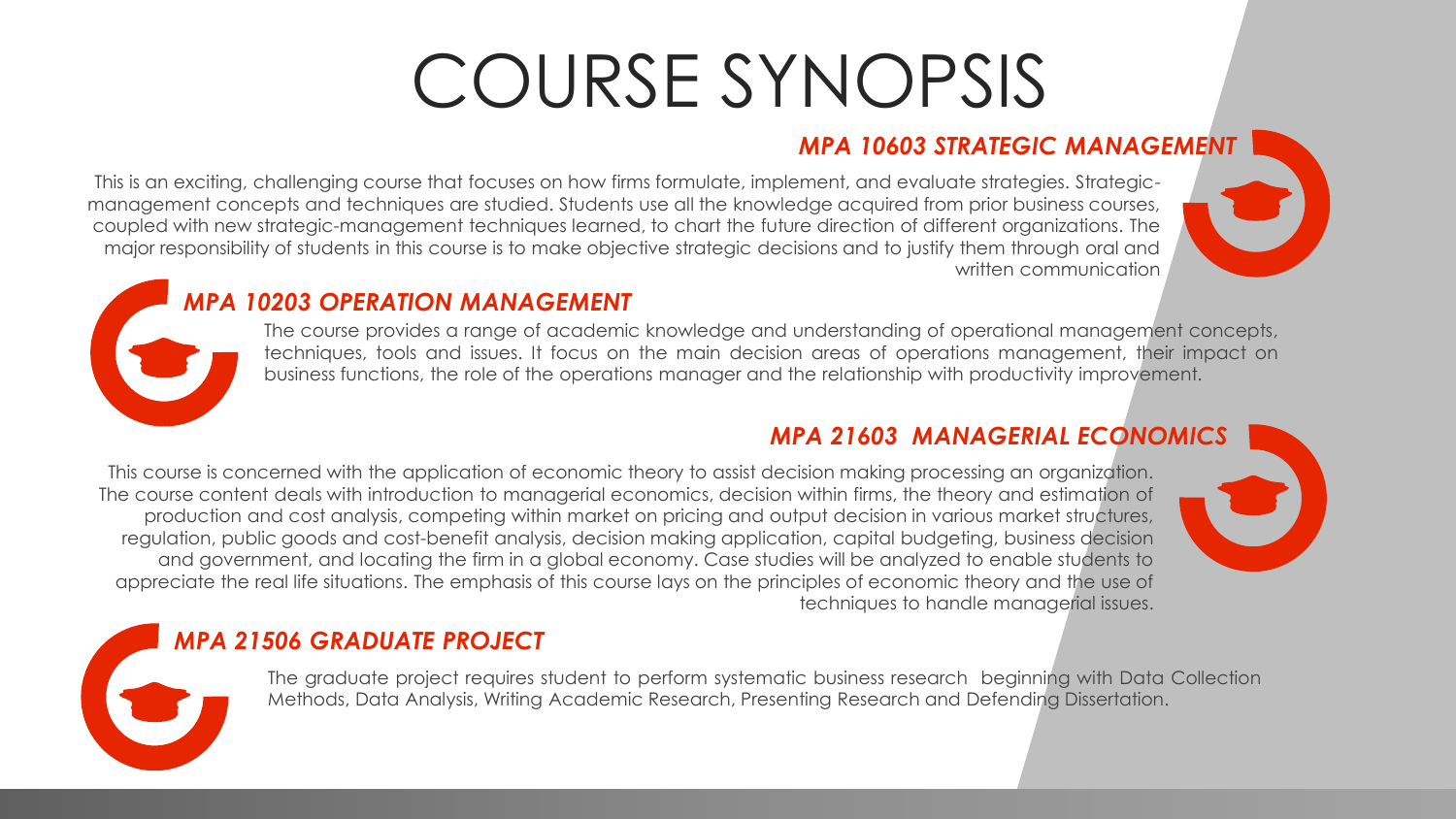## **COURSES SYNOPSIS:** TECHNOPRENEURSHIP

### *MPA11203 TECHNOPRENEURSHIP*

This course aims to provide further understanding of technopreneurship. The topics covered assessing economics environment for new business ventures, rules and regulation governing business entities in Malaysia, financial assistances and technical supports from various agencies, developing business plan, marketing plan, business operational plan and financing plan. Students will be exposed to various case studies on successful entrepreneurs.

### *MPA11403 PRODUCT DESIGN AND DEVELOPMENT*

This course is divided into two parts namely Innovation Management and Product Development. For innovation management the topics include: Introduction to Innovation Management, Innovation as a management process, managing innovation within firms, developing the framework for innovation strategy, building the innovative organization, and the role of technology transfer in innovation. While Product development covers topics such as; Product and Brand Strategy, New Product Development, Managing New Product Development Process, Product Platform and Knowledge Integration and Best Practices for Product Development Managers.

### *MPA21803 TECHNOLOGY INNOVATION & COMMERCIALIZATION*

This course provides a general introduction to a range of models, concepts and principles relating to the technology innovation process. It provides students with an understanding of the definition of innovation, its strategic importance and a range of managerial issues relating to the pursuit of innovation through product or service development and technology implementation in business. It provides both an internal organizational perspective on the innovation process and an externa perspective of commercialization business model; financing commercialization; current issues of product commercialization.







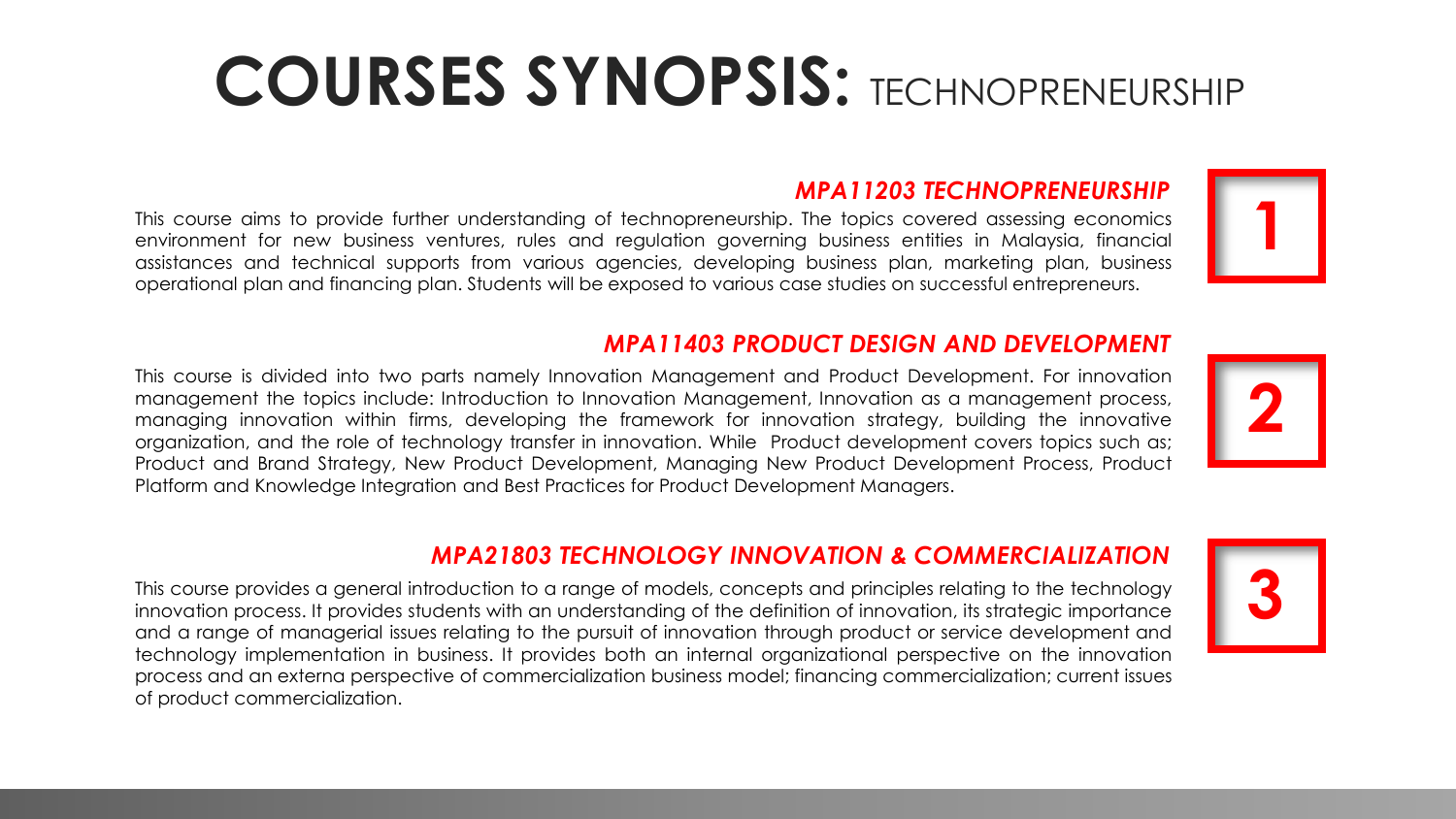## **COURSES SYNOPSIS:** REAL ESTATE INVESTMENT

**1**

**2**

**3**

**4**

### *MPA11103 REAL ESTATE INVESTMENT*

This course contains discussion on the fundamental and managerial aspect of real estate investment. These includes fundamental of real estate valuation, legal aspect of real estate market, issues and challenges in direct and indirect real estate markets, innovations in real estate investment markets, issues of real estate market efficiency and international real estate market and investment.

### *MPA11303 REAL ESTATE MARKET ANALYSIS*

This course consists of several components covering the concept, methods and techniques of analysis involving the real estate market. It covers the real estate market research process which deals with data sources, data analysis, data presentation, case studies as well as the behaviour and trends of the real estate market cycles. Elements of property marketing such as market segmentation, market catchment, market positioning, principles and strategies in marketing management, marketing skills, and ethics in market research and real estate marketing will also be covered.

### *MPA21703 STRATEGIC CORPORATE REAL ESTATE*

This course covers introduction to corporate real estate asset management; Corporate real estate asset management – strategy and implementation; Formulation of strategy – adopting an analytical approach; Property Performance Evaluation; Understanding property characteristics – information, Understanding property Users' characteristics; Organisational objectives in relation to corporate property; Understanding Property markets – an institutional approach; An institutional approach to understanding property markets – legal and financial institutions; An institutional approach to understanding property markets – administrative institutions; Formulating strategies for real estate management.

### *MPA11503 URBAN DATA ANALYTICS*

In general Urban Analytics for Real Estate Data course covers three main areas which are: quantitative analysis concept in real estate studies, analytical models and tools, and results of analytical research with applications.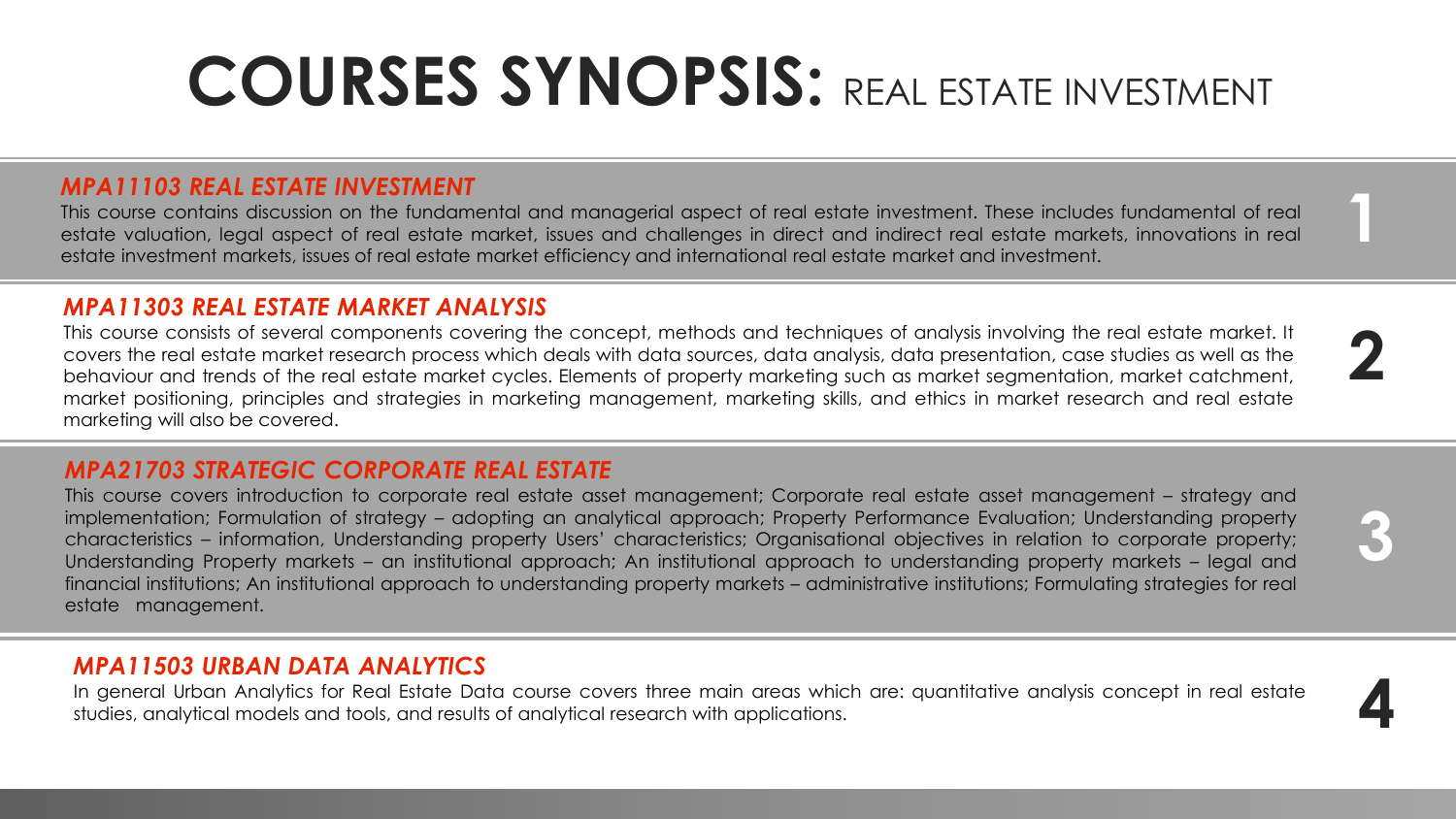## **COURSES SYNOPSIS:** DATA MANAGEMENT



### *MPA13103 MANAGEMENT SUPPORT SYSTEM*

This course provides an overview of managerial decision making and its computerized support. It covers basic decision support and decision making process, business model and business insight, data and model management, modeling and analysis, data integration, support system development and implementation. This course also deals with framework of managerial decision support system and business intelligent.



### *MPA13203 DATA MINING IN BUSINESS ANALYTICS*

To give an exposure to students on Data mining in Business Analytics, which includes the concepts and techniques in data mining. Four specific topics will focus on: Classification, Prediction, Forecasting and Association Rules. The model will ensemble with variety of methods, and also the evaluation and deployment will be build associate with several latest tools.



### *MPA13303 ADVANCED MANAGEMENT SUPPORT SYSTEM*

The objective of this course is to ensure the students know how to make high-impact decisions that are reasoned, defensible, and will lead to having greater success in both making these decisions and in justifying them by individuals and organisations. Most complex decisions involve many interested parties with conflicting interests and objectives and many factors, especially intangible ones like social, environmental and political influences alongside economic ones. All these factors need to be prioritized and integrated under common goals. Such complex decisions have benefits, opportunities, costs and risks that need to be addressed. Students will be exposed to a variety of applications and will get hands-on practice with the very usable Super Decisions software that facilitates this way of decision-making.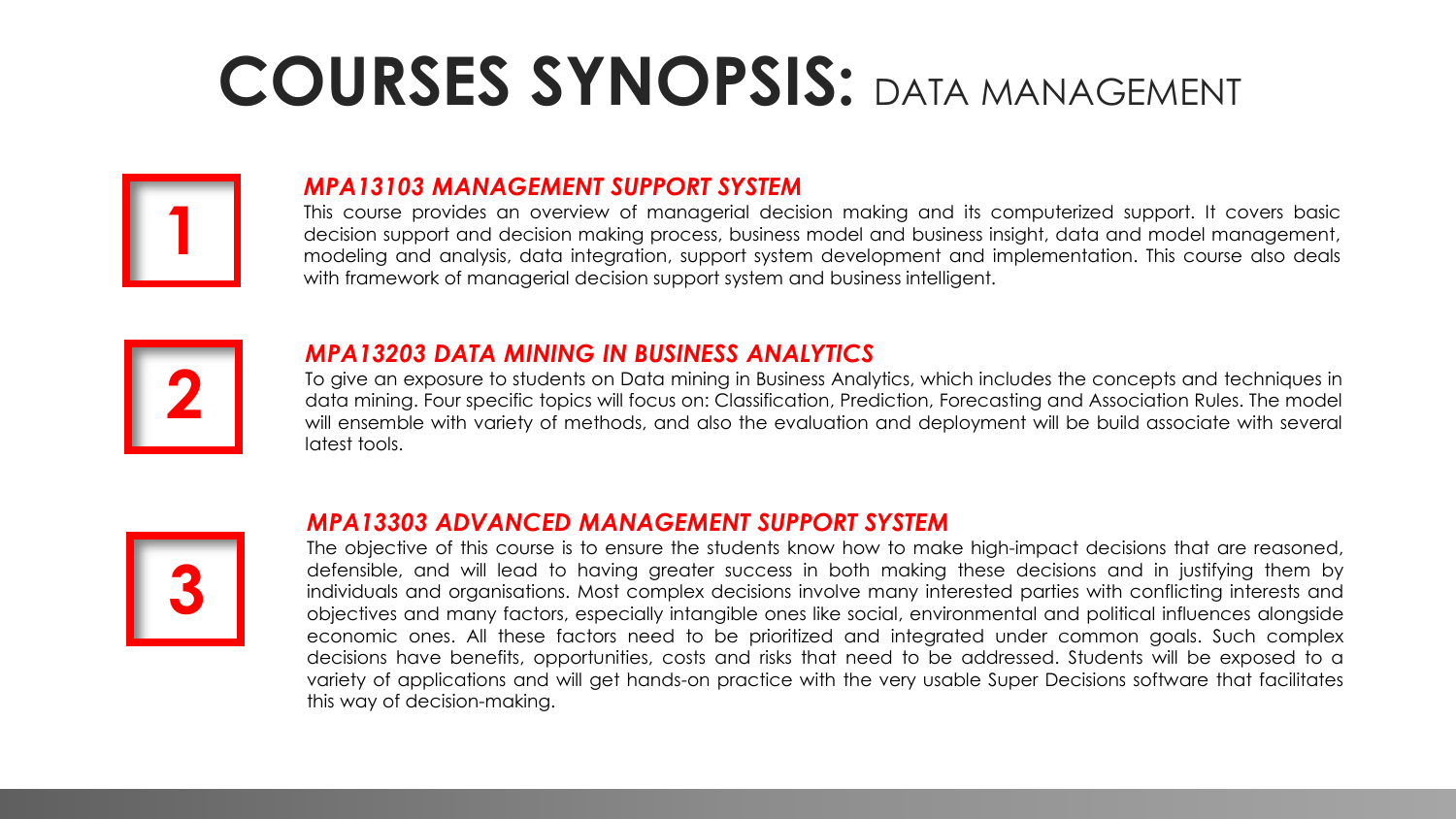## **COURSES SYNOPSIS:** FACILITIES MANAGEMENT

### *MPA12303 PROCUREMENT STRATEGIES FOR FACILITIES MANAGEMENT*

This course focuses on a procurement strategies for facilities management. This course includes mainly on the selection strategies of the bidder best able to deliver the services required by a client over a defined term, at a price that is acceptable to the client, with optimal commercial and legal terms acceptable to both parties. For a successful procurement process in the long term, careful planning needs to be undertaken before going to the market, including developing good objectives concerning what the client wishes to achieve and a clear description of the services to be procured.



### *MPA12103 FACILITIES MANAGEMENT SERVICES*

This course focuses on facilities management services. Facilities management services can mean a great deal to the finances of maintenance and engineering departments. Close working relations and clear communication with customers would help identifying maintenance problems more quickly, keeping labor and material costs lower. Facilities management services also can help identifying opportunities for greater efficiency, whether related to energy or work processes. An efficient customer service delivery can enhance image and reputation of an organization for business continuity and future planning.



### *MPA12203 ASSET AND FACILITIES MANAGEMENT*

This course focuses on good practice of asset and facilities management strategy to optimise operational performance, minimise whole life costs and support an organisation's corporate goals. Active managing asset is essential for the efficient and sustainable operation of any organisation. The key principle is to intervene in repair and maintenance activities at strategic level in order to maintain the performance and extend life of asset and facilities. Proactive asset and facilities management strategy provides a holistic view of what the organisation owns or leases, its condition, location and when it will next be maintained or replaced. This simplifies the budget planning process for repair and maintenance works and enables effective Planned Maintenance implementation as well as reducing backlog liabilities.